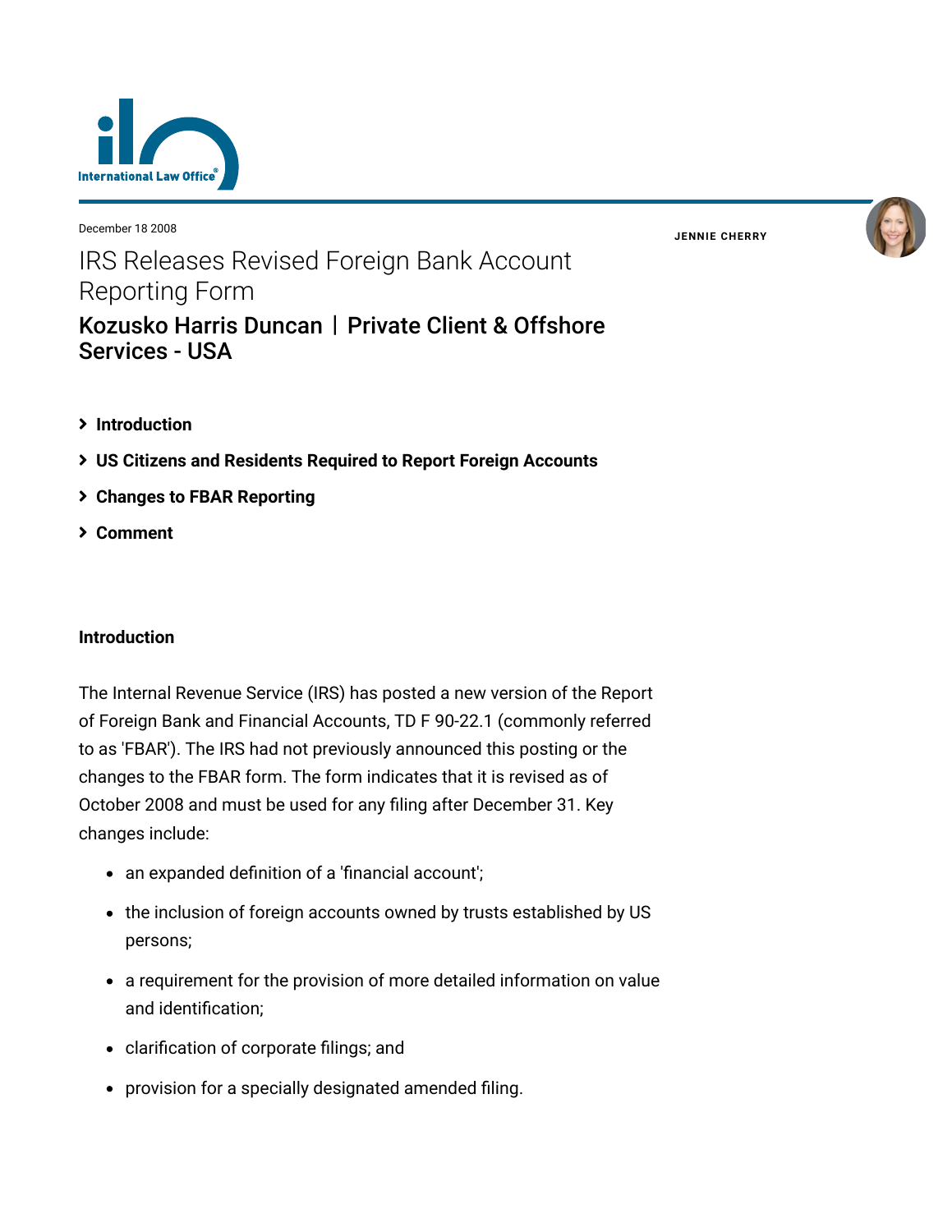## <span id="page-1-0"></span>**US Citizens and Residents Required to Report Foreign Accounts**

The Bank Secrecy Act requires US citizens and residents who have a financial interest in, or signature authority or other authority over, any financial accounts - including bank, securities or other types of financial account - in a foreign country to file the FBAR form. This can include individual and trustee owners of single-member limited liability companies with foreign bank accounts. FBAR reporting is required if the aggregate value of such financial accounts exceeded \$10,000 at any time during the previous calendar year, even if the accounts do not generate taxable income. Although there are many legitimate reasons to hold foreign financial accounts, the IRS stresses that account holders who do not comply with the reporting requirements may be subject to civil penalties, criminal penalties or both.

The FBAR must be filed on or before June 30 and requests for a filing extension will not be granted. As it is not an income tax return, the FBAR is filed on its own and not with the filer's income tax return. The FBAR form asks for:

- the type of account;
- its maximum value;
- the account number;
- the name of the financial institution;
- $\bullet$  the country in which the account is held; and
- the last name or organization name of the account holder.

<span id="page-1-1"></span>The penalty for failing to file Form TD F 90-22.1 is the total amount in the account up to \$100,000 or \$25,000, whichever is greater. No report is required if the aggregate value of the foreign accounts did not exceed \$10,000.

## **Changes to FBAR Reporting**

## **Expanded definition of 'financial account' and 'US person'**

Under "General Definitions" in the new FBAR instructions, financial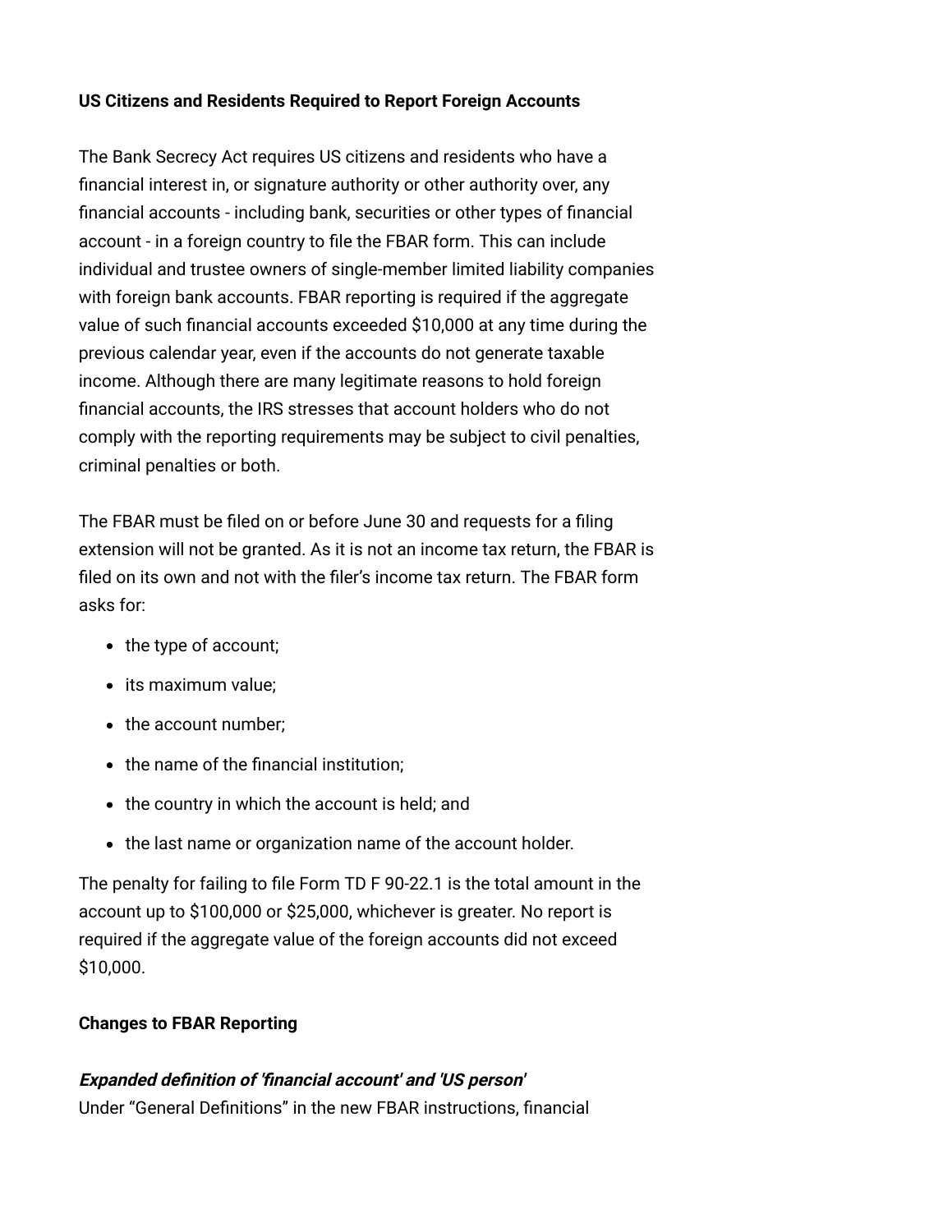accounts include debit card and prepaid credit card accounts. An explicit inclusion of such accounts was not included on the previous form. The definition of 'US person' is now expanded to include anyone "in and doing business in the United States". In addition, the new instructions make clear that even where an agent, nominee or attorney controls the account, the US person who can instruct, either orally or by some other means, the intermediary to act has the FBAR filing requirement. Individual bonds, notes or stocks are not, by themselves, a financial account; nor is an unsecured loan to a foreign trade or business that is not a financial institution.

## **Clarification of trust ownership**

In addition to financial interest as owner of record or legal title holder to the foreign account, the new instructions clarify that a US person has a financial interest in any foreign account:

"for which the owner of record or holder of legal title is a trust, or a person acting on behalf of a trust, that was established by such US person and for which a trust protector has been appointed."

#### It goes on to define 'trust protector' as:

"a person who is responsible for monitoring the activities of a trustee, with the authority to influence the decisions of the trustee or to replace, or recommend the replacement of, the trustee."

The filing requirement applies to the US person who established the trust. The heirs to such a trust do not appear to have a FBAR filing requirement solely by virtue of the existence of the trust. However, the new instructions retain the previous rule requiring a US person who has a present beneficial interest, either directly or indirectly, in more than 50% of the trust assets or who receives more than 50% of the current trust income to file the FBAR.

#### **More detailed information**

In addition to the information detailed above, the new form also asks for the following: